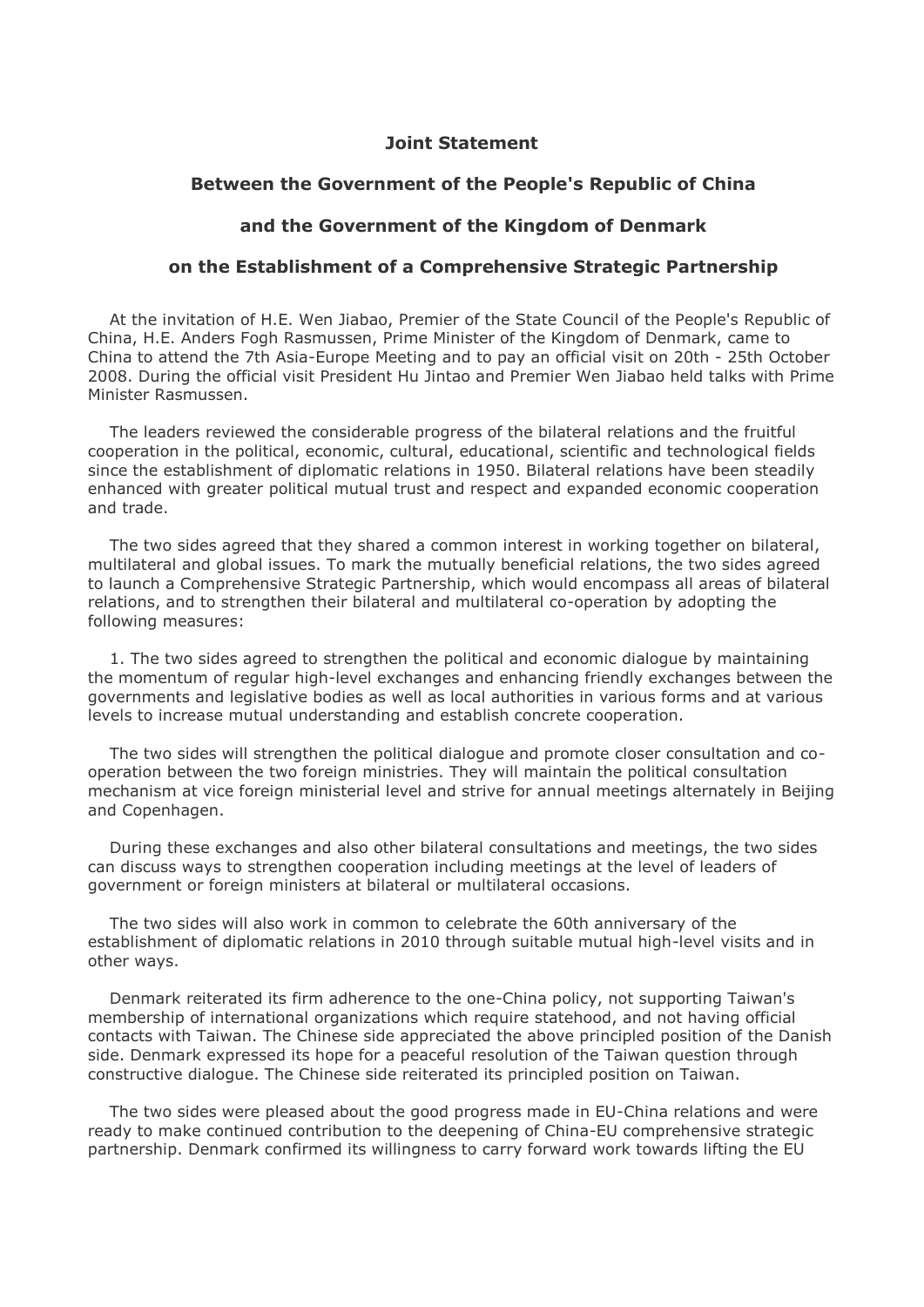arms embargo against China on the basis of the Joint Statement of the 2004 EU-China Summit and subsequent European Council Conclusions.

2. Denmark and China both fully support a fair, just and rules-based multilateral international system, with the United Nations playing the central role in addressing global issues and bringing political solutions to international disputes through consultations and negotiations. The two sides support reasonable and necessary reforms of the UN. Consequently, the two sides will strengthen cooperation in the United Nations, ASEM, EU-China relations and other multilateral and regional mechanisms.

In connection with the United Nations and its peace-keeping missions, the two sides affirmed their willingness to engage in sharing experiences in this regard.

3. The two sides condemned terrorism in all its forms without qualifications, committed by whomever, whenever and for whatever purposes. The two sides decided to strengthen consultation and exchanges on counter-terrorism, reiterated that the UN should playa leading role in the fight against terrorism and expressed opposition to associating terrorism with any specific ethnic group or religion.

4. Leaders stated their willingness to strengthen exchanges and cooperation in the field of non-proliferation.

5. The two sides reaffirmed their commitment to the promotion and protection of human rights and continued to place value on the exchanges and cooperation on human rights based on equality and mutual respect. They underlined the importance of concrete steps in the field of human rights.

6. Both sides affirmed their commitment to the continued development of Africa. Denmark and China will enhance mutual exchanges in support of African development in order to explore more effective ways of cooperating with the continent. The two sides expressed their full commitment to the Millennium Development Goals (MDGs) and global sustainable development.

7. The two sides agreed to continue to strengthen cooperation in the fields of climate change, energy and the environment, research and innovation, and education. Denmark will direct efforts to that end through the completion of the priorities in the Action Plan Denmark-China - a mutually beneficial partnership published during the Prime Minister's bilateral visit to China. China appreciated Denmark's initiative for enhancing cooperation.

The two sides stressed the importance they attach to tackling climate change. They support the United Nations Framework Convention on Climate Change as the main channel for global efforts on climate change and reiterated their commitment to the principle of "common but differentiated responsibilities". They will work together with a view to reaching an agreed outcome and adopt a decision at the Conference of Parties (COP 15) in Copenhagen in 2009. The two sides agreed to maintain close contact at all levels with a view to attaining this goal.

Denmark supports the development of the Chinese wind energy sector. A new programme beginning in 2009 will support China's national plans for renewable energy including the establishment of a centre for renewable energy and the transfer and development of new and innovative renewable energy technologies in close cooperation between Danish and Chinese R&D institutions and the private sector. Leaders of the two sides witnessed the signing of a letter of intent concerning a new Danish-Chinese programme for renewable energy worth 100 million DKK.

In the field of environment, the two sides will strengthen cooperation in such environmental